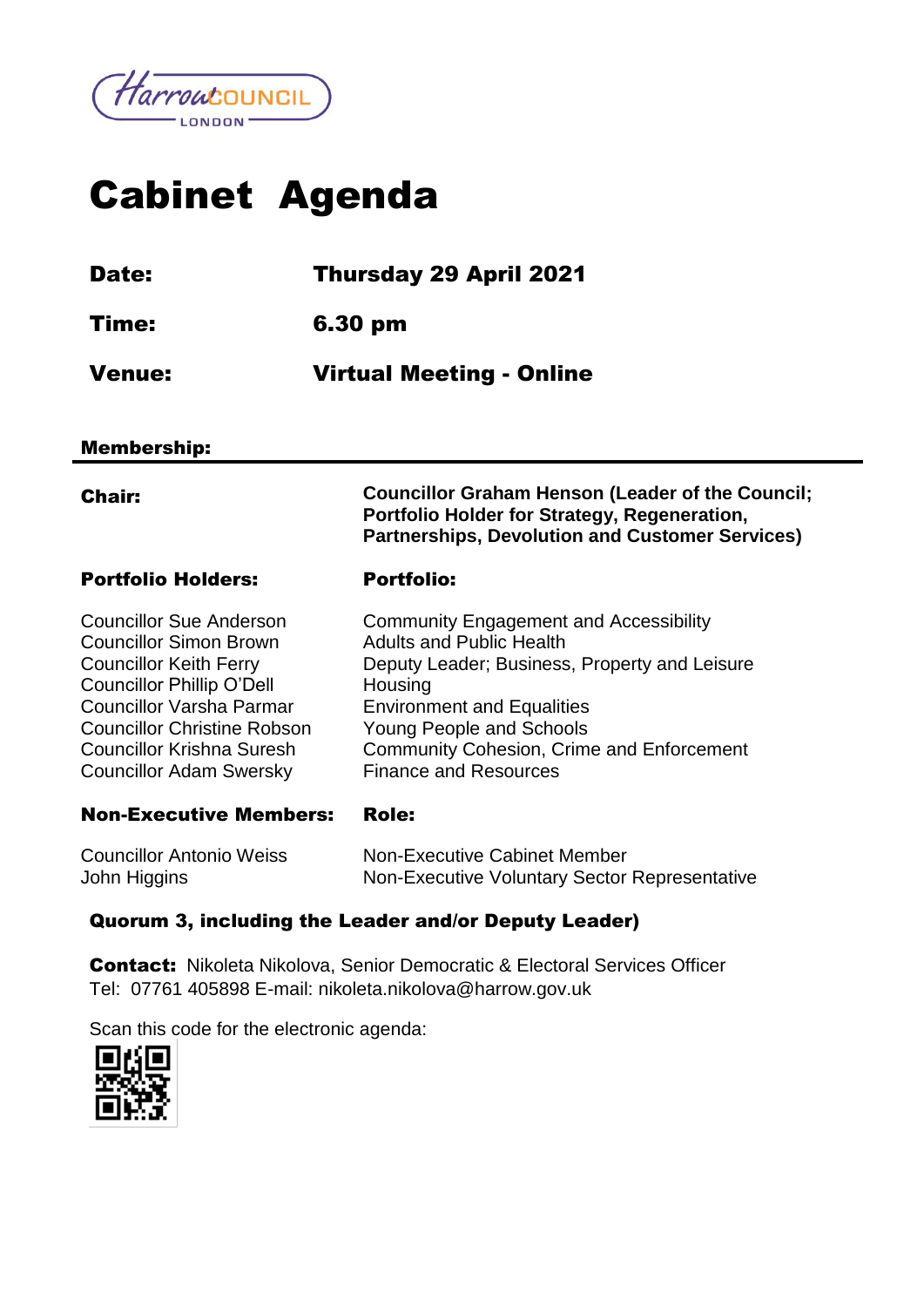# Useful Information

## **Meeting details:**

This meeting is open to the press and public and can be viewed on [www.harrow.gov.uk/virtualmeeting](http://www.harrow.gov.uk/virtualmeeting)

### **Filming / recording of meetings**

Please note that proceedings at this meeting may be recorded or filmed. If you choose to attend, you will be deemed to have consented to being recorded and/or filmed.

The recording will be made available on the Council website following the meeting.

**Agenda publication date: Wednesday 21 April 2021**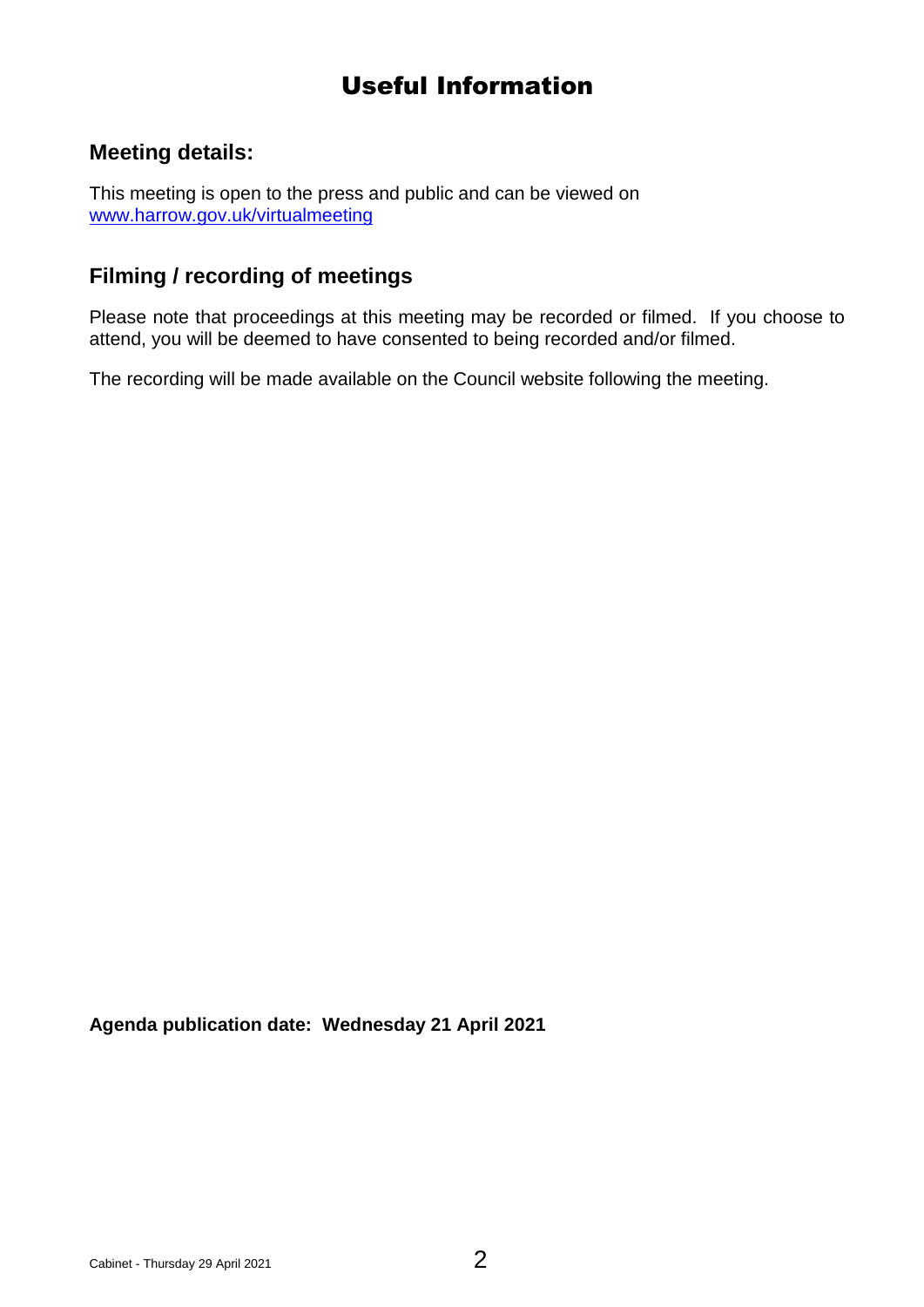## **Agenda - Part I**

#### **1. Apologies for Absence**

To receive apologies for absence (if any).

#### **2. Declarations of Interest**

To receive declarations of disclosable pecuniary or non pecuniary interests, arising from business to be transacted at this meeting, from:

- (a) all Members of the Committee, Sub-Committee or Panel;
- (b) all other Members present in any part of the room or chamber.

#### **3. Petitions**

To receive any petitions submitted by members of the public or Councillors.

#### **4. Public Questions \***

To receive any public questions received in accordance with paragraph 16 of the Executive Procedure Rules.

Questions will be asked in the order in which they were received. There will be a time limit of 15 minutes for the asking and answering of public questions.

**[The deadline for receipt of public questions is 3.00 pm, 26 April 2021. Questions should be sent to [publicquestions@harrow.gov.uk](mailto:publicquestions@harrow.gov.uk)**

**No person may submit more than one question].**

#### **5. Councillor Questions \***

To receive any Councillor questions received in accordance with paragraph 17 of the Executive Procedure Rules.

Questions will be asked in the order agreed with the relevant Group Leader by the deadline for submission and there be a time limit of 15 minutes.

**[The deadline for receipt of Councillor questions is 3.00 pm, 26 April 2021.]**

- **6. Key Decision Schedule April - June 2021** (Pages 7 16)
- **7. Reference from the Overview and Scrutiny Committee - Shared Services Scrutiny Review** (To Follow)
- **8. Recommendations from the Traffic and Road Safety Advisory Panel**
	- 8.(a) The Streetspace LTN six-month review (To Follow)
	- 8.(b) The Streetspace Cycle lane six-month review (To Follow)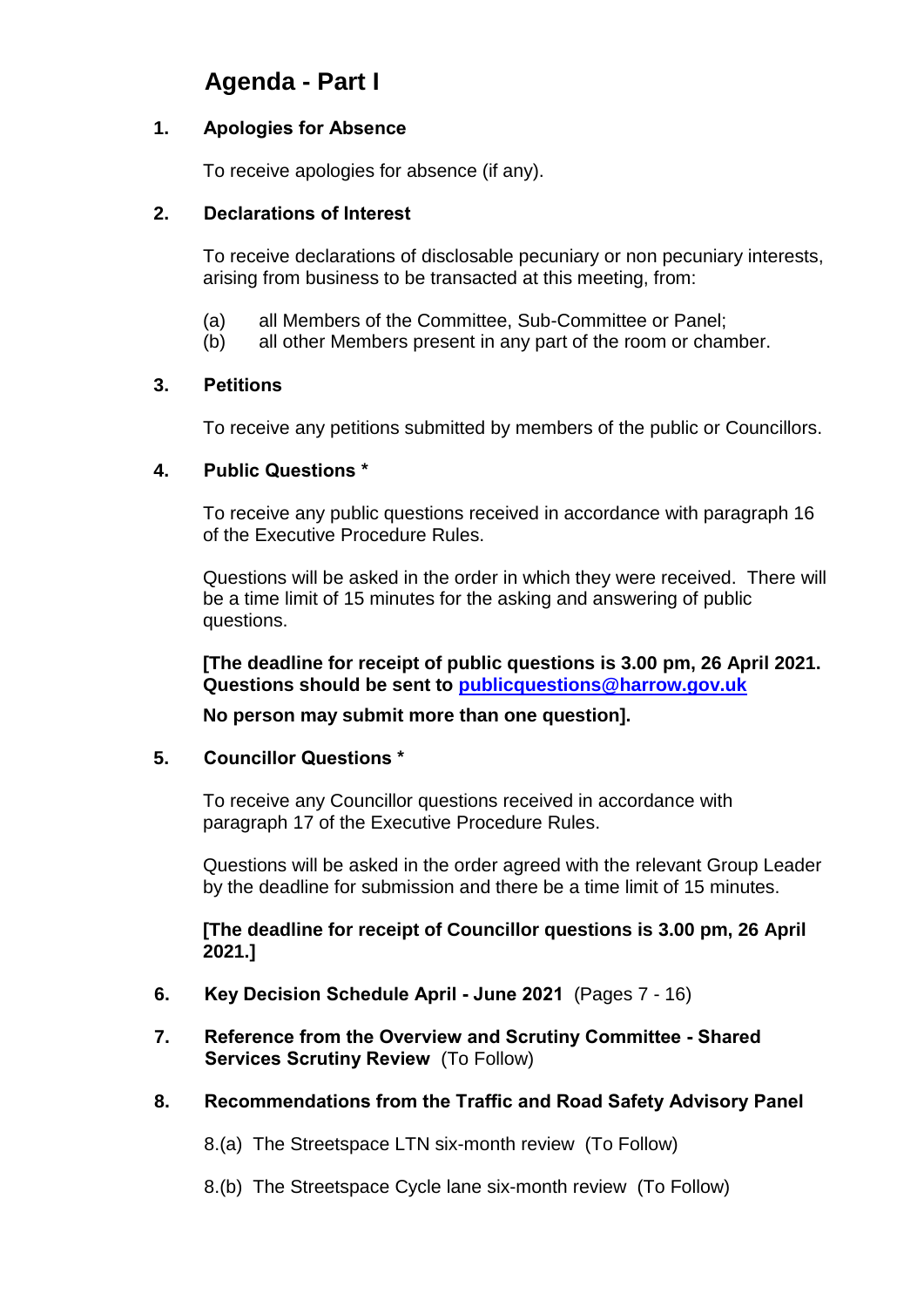- 8.(c) The Streetspace School Streets six-month review (To Follow)
- **9. Progress on Scrutiny Projects** (Pages 17 18)

For consideration

**10. Covid-19 Update** (To Follow)

Verbal update from the Chief Executive.

## **Community**

**KEY 11. Renewal of the Additional Licensing Scheme for Houses in Multiple Occupation** (Pages 19 - 124)

Report of the Divisional Director, Environment.

**KEY 12. Building Maintenance Covering Planned Preventative Maintenance /Compliance and Minor Works** (Pages 125 - 132)

Report of the Corporate Director, Community.

## **Resources and Commercial**

**KEY 13. Delay to the Implementation of the IT System Dynamics** (Pages 133 - 146)

Report of the Corporate Director, Resources.

#### **14. Any Other Urgent Business**

Which cannot otherwise be dealt with.

#### **15. Exclusion of the Press and Public**

To resolve that the press and public be excluded from the meeting for the following items of business, on the grounds that they involve the likely disclosure of confidential information in breach of an obligation of confidence, or of exempt information as defined in Part I of Schedule 12A to the Local Government Act 1972:

| Agenda<br>Item No | Title                                                | Description of Exempt Information                                                                                                                                                                                                   |
|-------------------|------------------------------------------------------|-------------------------------------------------------------------------------------------------------------------------------------------------------------------------------------------------------------------------------------|
| 15                | Leisure Contract -<br><b>Future Delivery Options</b> | Information under paragraph 3 of<br>Part I of Schedule 12A to the Local<br>Government Act 1972, relating to the<br>financial or business affairs of any<br>particular person (including the<br>authority holding that information). |